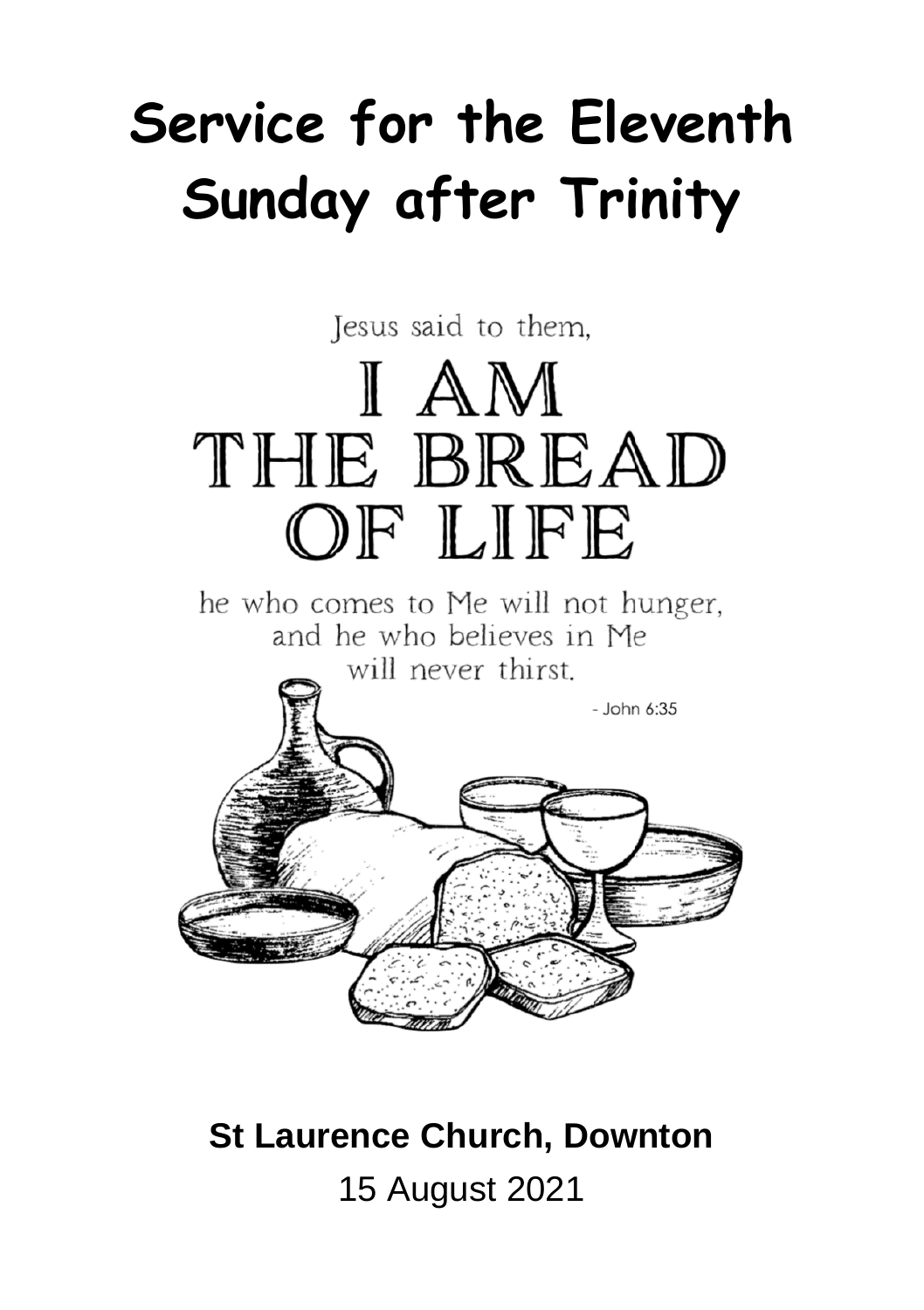## *Preparation*

#### Call to Worship

I am the living bread, says the Lord. **This is the bread that came down from heaven.**

Just as the living Father sent me, and I live because of the Father; **so whoever eats me will live because of me.** *John 6*

As we rejoice in the gift of this new day, so may the light of your presence, O God, set our hearts on fire with love for you; now and for ever. **Amen.**

*The Team Rector introduces the service*

#### Hymn: All my hope on God is founded *(the Choral Scholars of St Martin-in-the-Fields)*

All my hope on God is founded; he doth still my trust renew. Me through change and chance he guideth, only good and only true. God unknown, he alone calls my heart to be his own.

Human pride and earthly glory, sword and crown betray his trust; what with care and toil he buildeth. tower and temple, fall to dust. But God's power, hour by hour, is my temple and my tower.

God's great goodness ay endureth, deep his wisdom, passing thought: splendour, light, and life attend him, beauty springeth out of nought. Evermore, from his store new-born worlds rise and adore.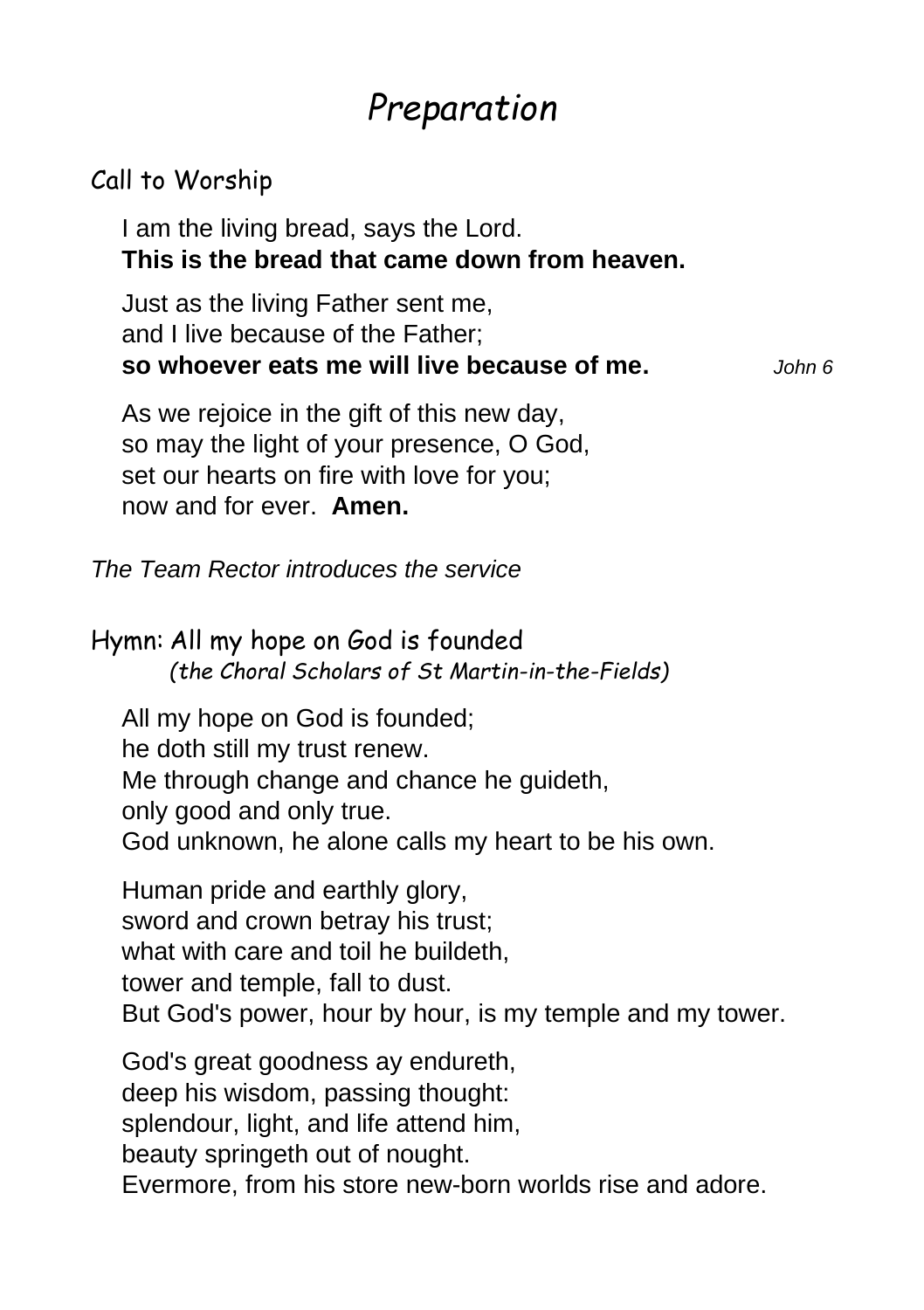Daily doth the almighty giver bounteous gifts on us bestow; his desire our soul delighteth, pleasure leads us where we go. Love doth stand at his hand; joy doth wait on his command.

Still from man to God eternal sacrifice of praise be done, high above all praises praising for the gift of Christ his Son. Christ doth call one and all: ye who follow shall not fall.

*Meine Hoffnung stehet feste Joachim Neander (1650-1680) Paraphrased Robert Bridges (1844-1930)*

Gathering:

Hungering and thirsting, we come to the Lord. **Jesus is the living bread!**

Feed us with your love and healing power, O Lord. **Give us the bread of hope and compassion that we may also feed others.**

Praise be to you, O Lord, for your compassion for us. **Praise be to you, O Lord, for your steadfast love. Amen.**

*Nancy C. Townley, Ministry Matters*

#### Psalm 111:

Praise the Lord! I will give thanks to the Lord with my whole heart, in the company of the upright, in the congregation.

#### **Great are the works of the Lord, studied by all who delight in them.**

Full of honour and majesty is his work, and his righteousness endures for ever.

**He has gained renown by his wonderful deeds; the Lord is gracious and merciful.**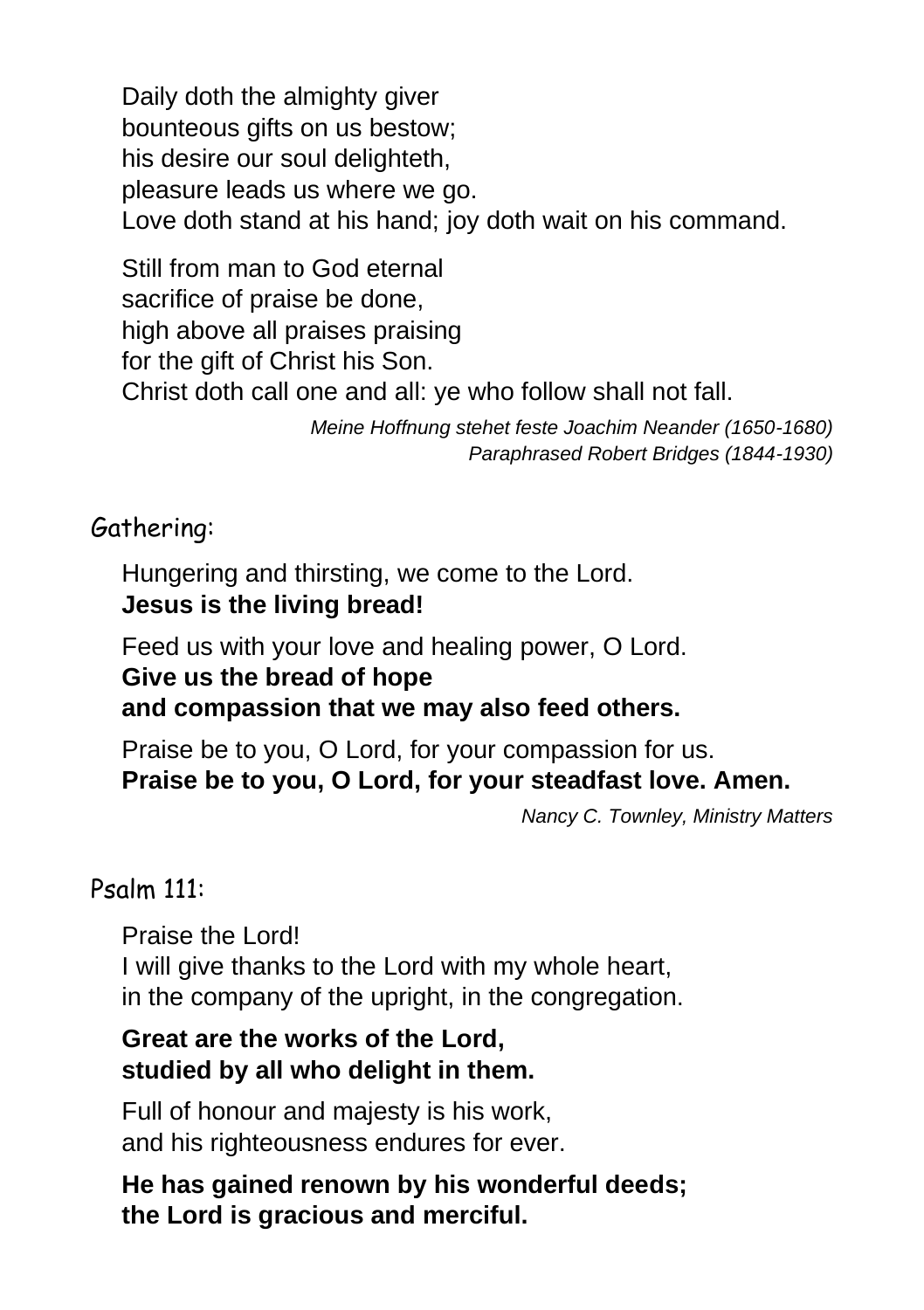He provides food for those who fear him; he is ever mindful of his covenant.

#### **He has shown his people the power of his works, in giving them the heritage of the nations.**

The works of his hands are faithful and just; all his precepts are trustworthy.

#### **They are established for ever and ever, to be performed with faithfulness and uprightness.**

He sent redemption to his people; he has commanded his covenant for ever. Holy and awesome is his name.

#### **The fear of the Lord is the beginning of wisdom; all those who practise it have a good understanding. His praise endures for ever.**

**Glory to the Father and to the Son and to the Holy Spirit; as it was in the beginning is now and shall be for ever. Amen.**

Prayer:

God of alory, the end of our searching, help us to lay aside all that prevents us from seeking your kingdom, and to give all that we have to gain the pearl beyond all price, through our Saviour Jesus Christ our Lord. **Amen.**

## *The Liturgy of the Word*

#### Readings:

Ephesians 5:15-20

John 6:51-58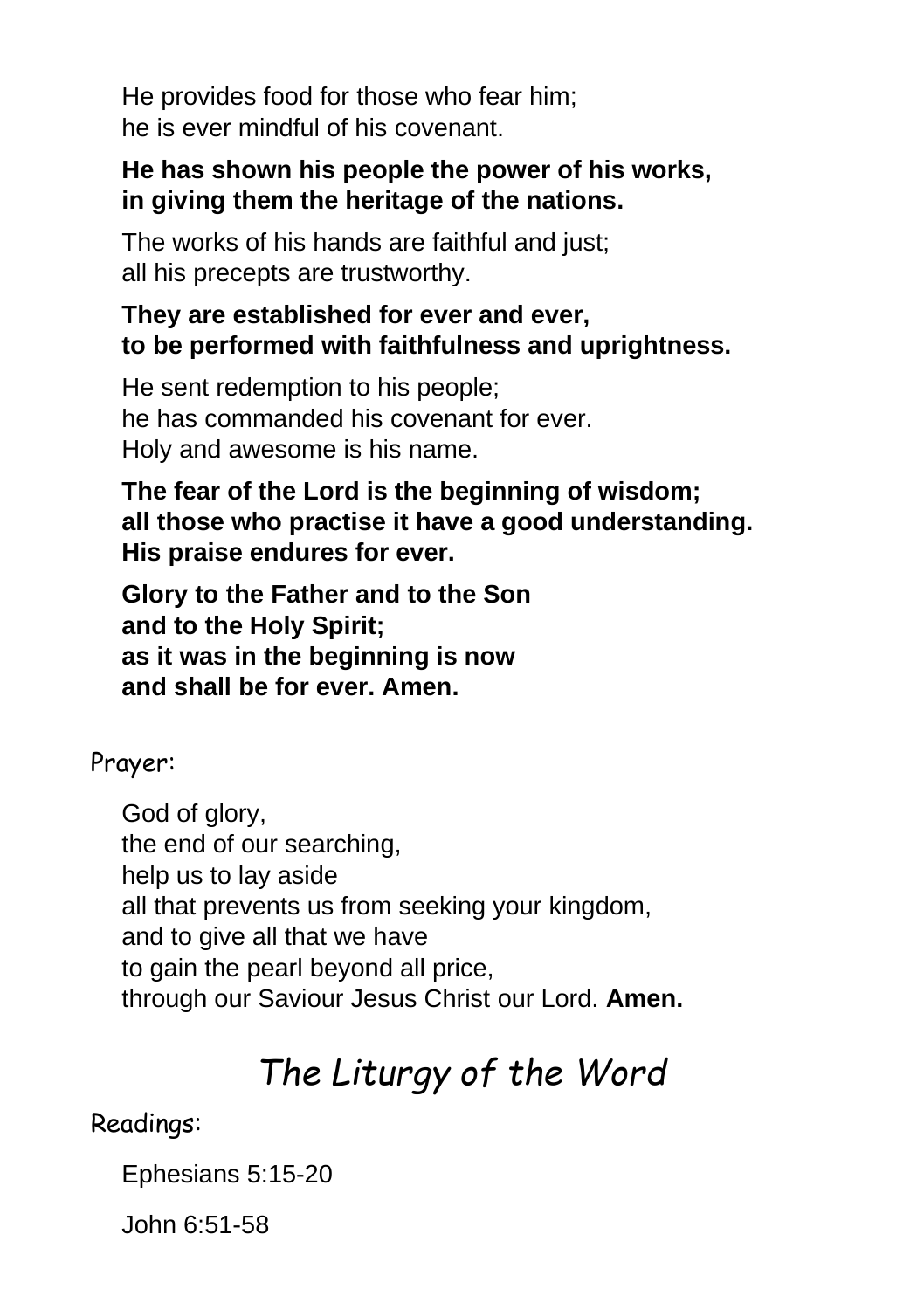*After each reading:*

This is the word of the Lord. **Thanks be to God.**

Reflection

Music: To You, O Lord, I Lift Up My Soul *(The Oxford Choir)*

### *Prayers*

*We are led in a time of prayer*

*This response is used:*

Lord in your mercy, **Hear our prayer.**

*The Lord's Prayer is said:*

Let us pray with confidence as our Saviour has taught us

**Our Father, who art in heaven, hallowed be thy name; thy kingdom come; thy will be done; on earth as it is in heaven. Give us this day our daily bread. And forgive us our trespasses, as we forgive those who trespass against us. And lead us not into temptation; but deliver us from evil. For thine is the kingdom, the power, and the glory for ever and ever. Amen.**